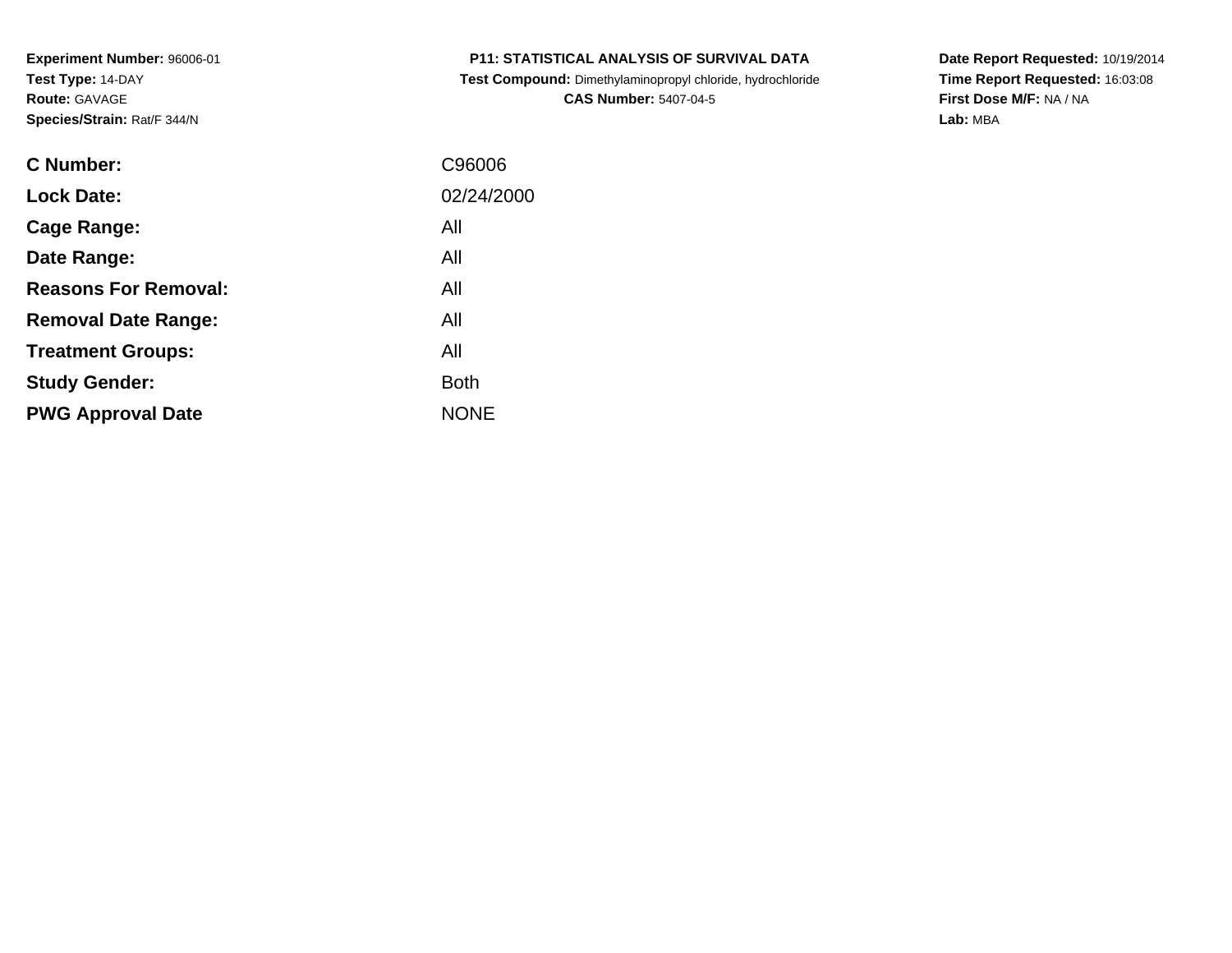**Test Compound:** Dimethylaminopropyl chloride, hydrochloride**CAS Number:** 5407-04-5

**Date Report Requested:** 10/19/2014**Time Report Requested:** 16:03:08**First Dose M/F:** NA / NA**Lab:** MBA

# **Male RATFIRST TERMINAL SACRIFICE AT 17 DAYS**

|                               |                     | INDIVIDUAL SURVIVAL TIMES (DAYS) |                   |
|-------------------------------|---------------------|----------------------------------|-------------------|
| <b>DOSE = VEHICLE CONTROL</b> |                     |                                  |                   |
| <b>TOTAL 5</b>                | UNCENSORED DEATHS 0 | CENSORED DEATHS 0                | <b>TERMINAL 5</b> |
| <b>UNCENSORED DEATH DAYS</b>  |                     |                                  |                   |
| none                          |                     |                                  |                   |
| <b>CENSORED DEATH DAYS</b>    |                     |                                  |                   |
| none                          |                     |                                  |                   |
| $DOSE = 6.25$<br><b>MG/KG</b> |                     |                                  |                   |
| <b>TOTAL 5</b>                | UNCENSORED DEATHS 0 | CENSORED DEATHS 0                | <b>TERMINAL 5</b> |
| <b>UNCENSORED DEATH DAYS</b>  |                     |                                  |                   |
| none                          |                     |                                  |                   |
| <b>CENSORED DEATH DAYS</b>    |                     |                                  |                   |
| none                          |                     |                                  |                   |
| $DOSE = 12.5$<br><b>MG/KG</b> |                     |                                  |                   |
| <b>TOTAL 5</b>                | UNCENSORED DEATHS 0 | CENSORED DEATHS 0                | <b>TERMINAL 5</b> |
| UNCENSORED DEATH DAYS         |                     |                                  |                   |
| none                          |                     |                                  |                   |
| <b>CENSORED DEATH DAYS</b>    |                     |                                  |                   |
| none                          |                     |                                  |                   |
| $DOSE = 25 MG/KG$             |                     |                                  |                   |
| TOTAL <sub>5</sub>            | UNCENSORED DEATHS 0 | <b>CENSORED DEATHS 0</b>         | <b>TERMINAL 5</b> |
| <b>UNCENSORED DEATH DAYS</b>  |                     |                                  |                   |
| none                          |                     |                                  |                   |
| <b>CENSORED DEATH DAYS</b>    |                     |                                  |                   |
| none                          |                     |                                  |                   |

(A) FIRST TERMINAL SACRIFICE

(B) THE FIRST ENTRY IS THE TREND TEST (TARONE, 1975) RESULT. SUBSEQUENT ENTRIES ARE THE RESULTS OF PAIRWISE TESTS (COX, 1972). NEGATIVE TRENDS ARE INDICATED BY "N".

(C) MEAN OF ALL UNCENSORED DEATHS PRIOR TO TERMINAL SACRIFICE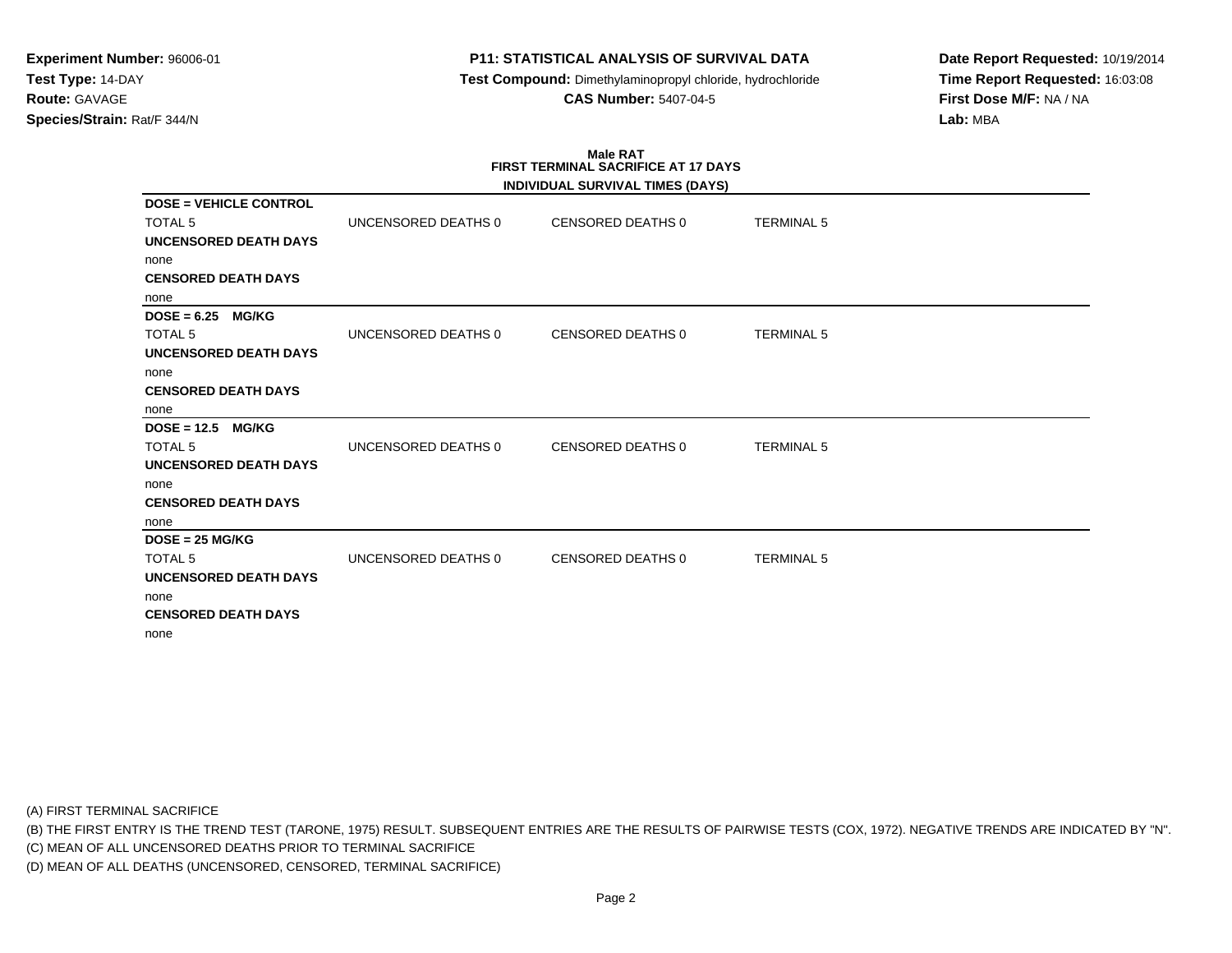## **P11: STATISTICAL ANALYSIS OF SURVIVAL DATA**

 **Test Compound:** Dimethylaminopropyl chloride, hydrochloride**CAS Number:** 5407-04-5

**Date Report Requested:** 10/19/2014**Time Report Requested:** 16:03:08**First Dose M/F:** NA / NA**Lab:** MBA

#### **Male RAT FIRST TERMINAL SACRIFICE AT 17 DAYSINDIVIDUAL SURVIVAL TIMES (DAYS)**

| $DOSE = 50 MG/KG$            |                              |                     |                   |                   |
|------------------------------|------------------------------|---------------------|-------------------|-------------------|
| <b>TOTAL 5</b>               |                              | UNCENSORED DEATHS 0 | CENSORED DEATHS 0 | <b>TERMINAL 5</b> |
|                              | <b>UNCENSORED DEATH DAYS</b> |                     |                   |                   |
| none                         |                              |                     |                   |                   |
| <b>CENSORED DEATH DAYS</b>   |                              |                     |                   |                   |
| none                         |                              |                     |                   |                   |
| $DOSE = 100$                 | <b>MG/KG</b>                 |                     |                   |                   |
| TOTAL 5                      |                              | UNCENSORED DEATHS 0 | CENSORED DEATHS 0 | <b>TERMINAL 5</b> |
| <b>UNCENSORED DEATH DAYS</b> |                              |                     |                   |                   |
| none                         |                              |                     |                   |                   |
| <b>CENSORED DEATH DAYS</b>   |                              |                     |                   |                   |
| none                         |                              |                     |                   |                   |

(A) FIRST TERMINAL SACRIFICE

(B) THE FIRST ENTRY IS THE TREND TEST (TARONE, 1975) RESULT. SUBSEQUENT ENTRIES ARE THE RESULTS OF PAIRWISE TESTS (COX, 1972). NEGATIVE TRENDS ARE INDICATED BY "N".

(C) MEAN OF ALL UNCENSORED DEATHS PRIOR TO TERMINAL SACRIFICE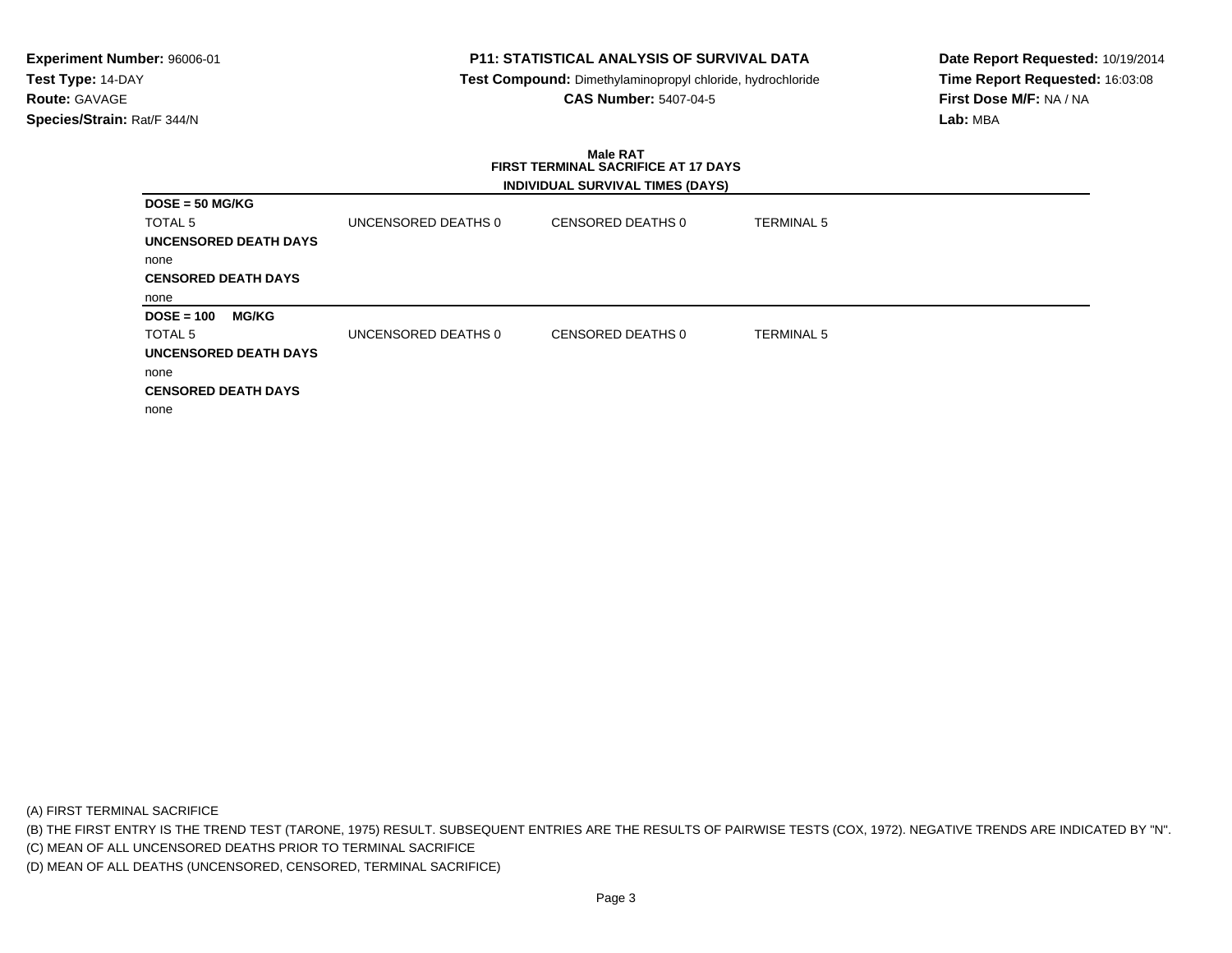**Test Compound:** Dimethylaminopropyl chloride, hydrochloride

**CAS Number:** 5407-04-5

**Date Report Requested:** 10/19/2014**Time Report Requested:** 16:03:08**First Dose M/F:** NA / NA**Lab:** MBA

### **Male RATFIRST TERMINAL SACRIFICE AT 17 DAYS**

### **KAPLAN-MEIER SURVIVAL PROBABILITY ESTIMATES (%)**

| <b>DOSE</b>            |       |       |       |       |       | TIME (DAYS) |       |       |       |       |
|------------------------|-------|-------|-------|-------|-------|-------------|-------|-------|-------|-------|
|                        |       |       | ิค    | 8     | 10    | 12          | 14    | 16    | 18    | 17(A) |
| <b>VEHICLE CONTROL</b> | 100.0 | 100.0 | 100.0 | 100.0 | 100.0 | 100.0       | 100.0 | 100.0 | 100.0 | 100.0 |
| 6.25<br><b>MG/KG</b>   | 100.0 | 100.0 | 100.0 | 100.0 | 100.0 | 100.0       | 100.0 | 100.0 | 100.0 | 100.0 |
| 12.5<br><b>MG/KG</b>   | 100.0 | 100.0 | 100.0 | 100.0 | 100.0 | 100.0       | 100.0 | 100.0 | 100.0 | 100.0 |
| 25 MG/KG               | 100.0 | 100.0 | 100.0 | 100.0 | 100.0 | 100.0       | 100.0 | 100.0 | 100.0 | 100.0 |
| <b>50 MG/KG</b>        | 100.0 | 100.0 | 100.0 | 100.0 | 100.0 | 100.0       | 100.0 | 100.0 | 100.0 | 100.0 |
| <b>MG/KG</b><br>100    | 100.0 | 100.0 | 100.0 | 100.0 | 100.0 | 100.0       | 100.0 | 100.0 | 100.0 | 100.0 |

(A) FIRST TERMINAL SACRIFICE

(B) THE FIRST ENTRY IS THE TREND TEST (TARONE, 1975) RESULT. SUBSEQUENT ENTRIES ARE THE RESULTS OF PAIRWISE TESTS (COX, 1972). NEGATIVE TRENDS ARE INDICATED BY "N".

(C) MEAN OF ALL UNCENSORED DEATHS PRIOR TO TERMINAL SACRIFICE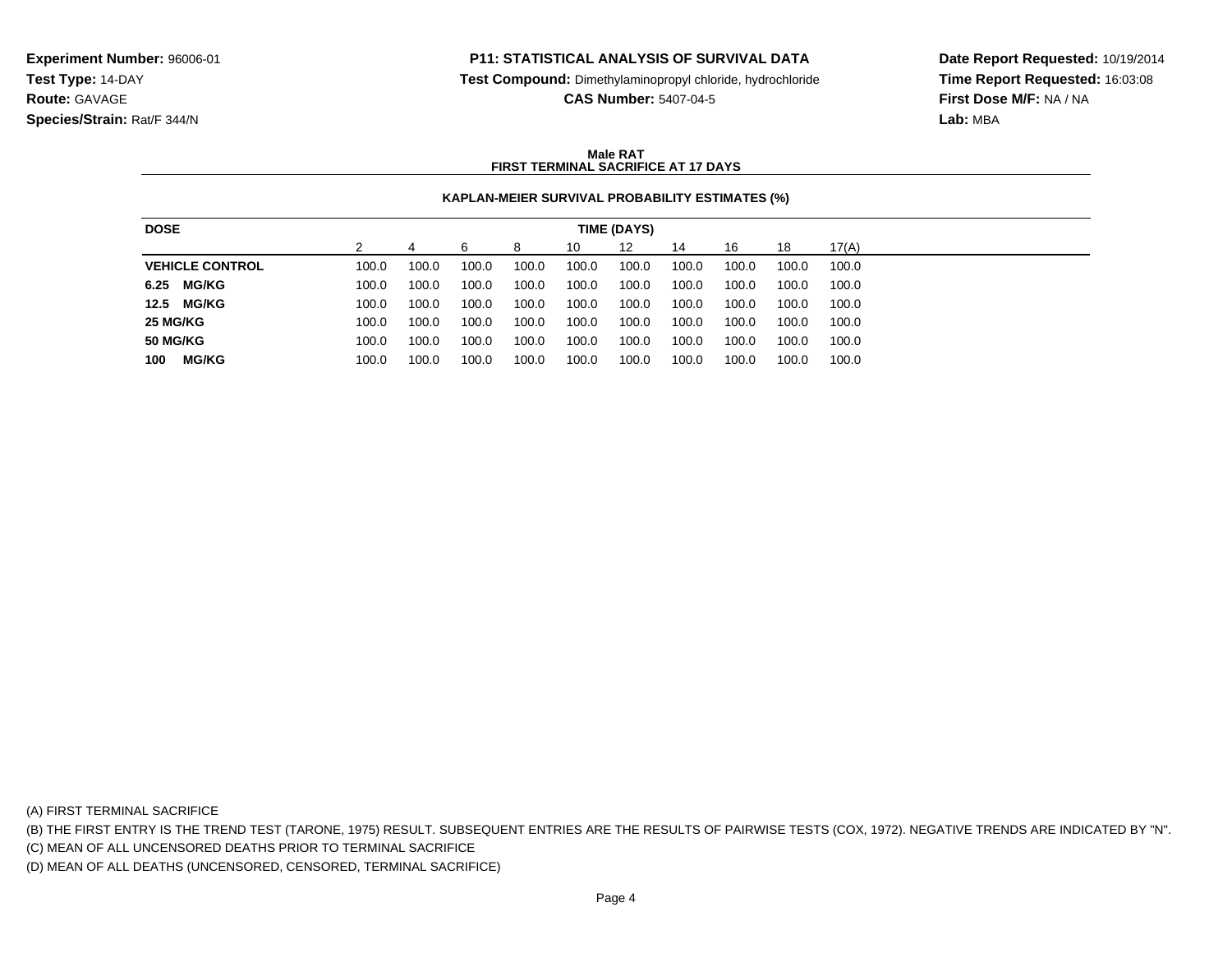## **P11: STATISTICAL ANALYSIS OF SURVIVAL DATA**

**Test Compound:** Dimethylaminopropyl chloride, hydrochloride

**CAS Number:** 5407-04-5

**Date Report Requested:** 10/19/2014**Time Report Requested:** 16:03:08**First Dose M/F:** NA / NA**Lab:** MBA

### **Male RATFIRST TERMINAL SACRIFICE AT 17 DAYS**

### **SURVIVAL SUMMARY STATISTICS**

| <b>VEHICLE CONTROL</b> | 6.25 MG/KG             | <b>MG/KG</b><br>12.5 | 25 MG/KG               |
|------------------------|------------------------|----------------------|------------------------|
| 100.0%                 | 100.0%                 | 100.0%               | 100.0%                 |
|                        |                        |                      |                        |
| $\cdots$               | $\cdots \cdots \cdots$ | -----                | $\cdots \cdots \cdots$ |
|                        |                        |                      |                        |
|                        |                        |                      |                        |
| $\cdot$                |                        | $\cdot$              | $\left( \cdot \right)$ |
| 17.0                   | 17.0                   | 17.0                 | 17.0                   |
| (0.0)                  | (0.0)                  | (0.0)                | (0.0)                  |
|                        |                        |                      |                        |

(A) FIRST TERMINAL SACRIFICE

(B) THE FIRST ENTRY IS THE TREND TEST (TARONE, 1975) RESULT. SUBSEQUENT ENTRIES ARE THE RESULTS OF PAIRWISE TESTS (COX, 1972). NEGATIVE TRENDS ARE INDICATED BY "N".

(C) MEAN OF ALL UNCENSORED DEATHS PRIOR TO TERMINAL SACRIFICE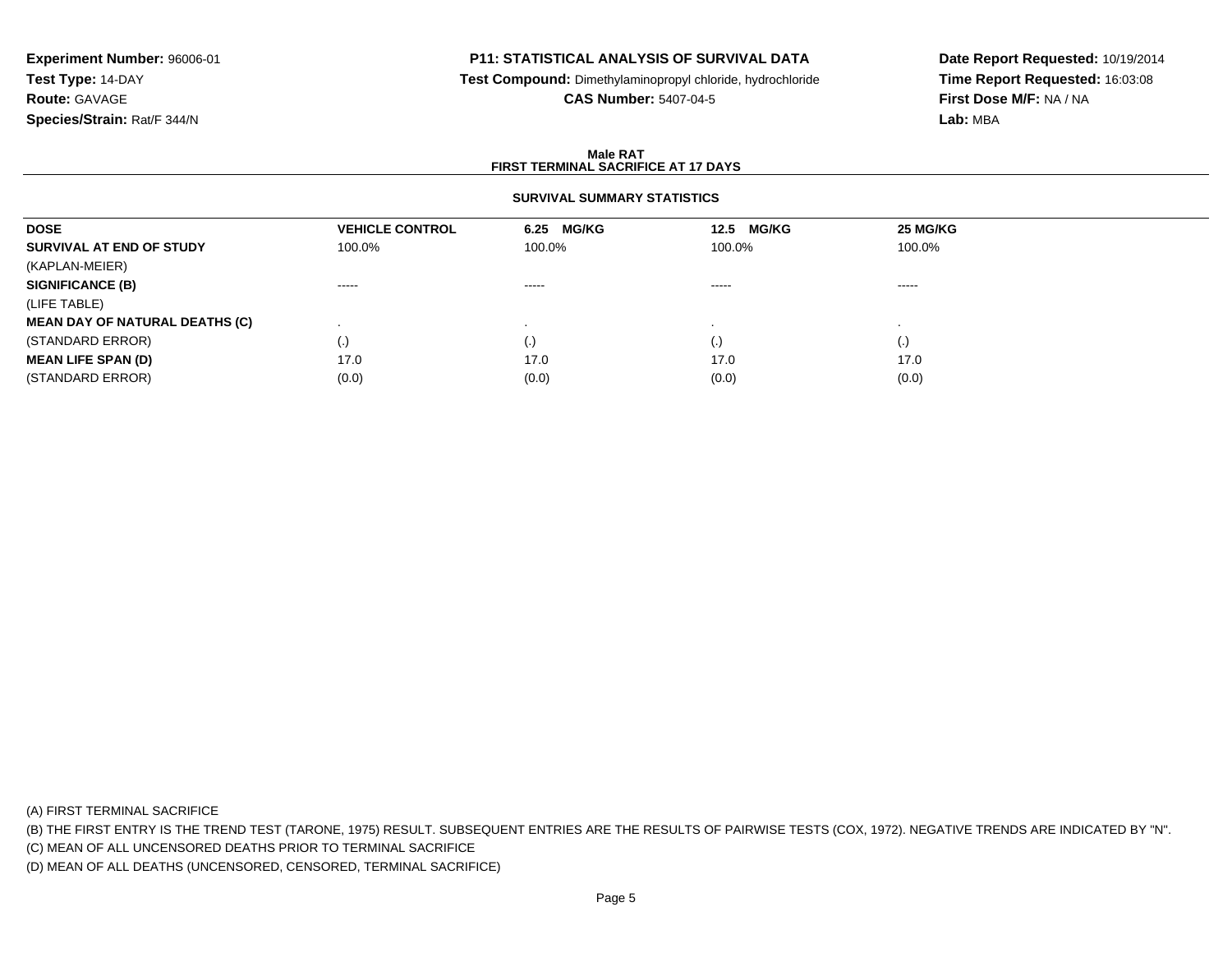## **P11: STATISTICAL ANALYSIS OF SURVIVAL DATA**

 **Test Compound:** Dimethylaminopropyl chloride, hydrochloride**CAS Number:** 5407-04-5

**Date Report Requested:** 10/19/2014**Time Report Requested:** 16:03:09**First Dose M/F:** NA / NA**Lab:** MBA

#### **Male RATFIRST TERMINAL SACRIFICE AT 17 DAYS**

## **SURVIVAL SUMMARY STATISTICS**

| <b>MG/KG</b><br>100 |
|---------------------|
| 100.0%              |
|                     |
| $\cdots$            |
|                     |
|                     |
| (.)                 |
| 17.0                |
| (0.0)               |
|                     |

(A) FIRST TERMINAL SACRIFICE

(B) THE FIRST ENTRY IS THE TREND TEST (TARONE, 1975) RESULT. SUBSEQUENT ENTRIES ARE THE RESULTS OF PAIRWISE TESTS (COX, 1972). NEGATIVE TRENDS ARE INDICATED BY "N".

(C) MEAN OF ALL UNCENSORED DEATHS PRIOR TO TERMINAL SACRIFICE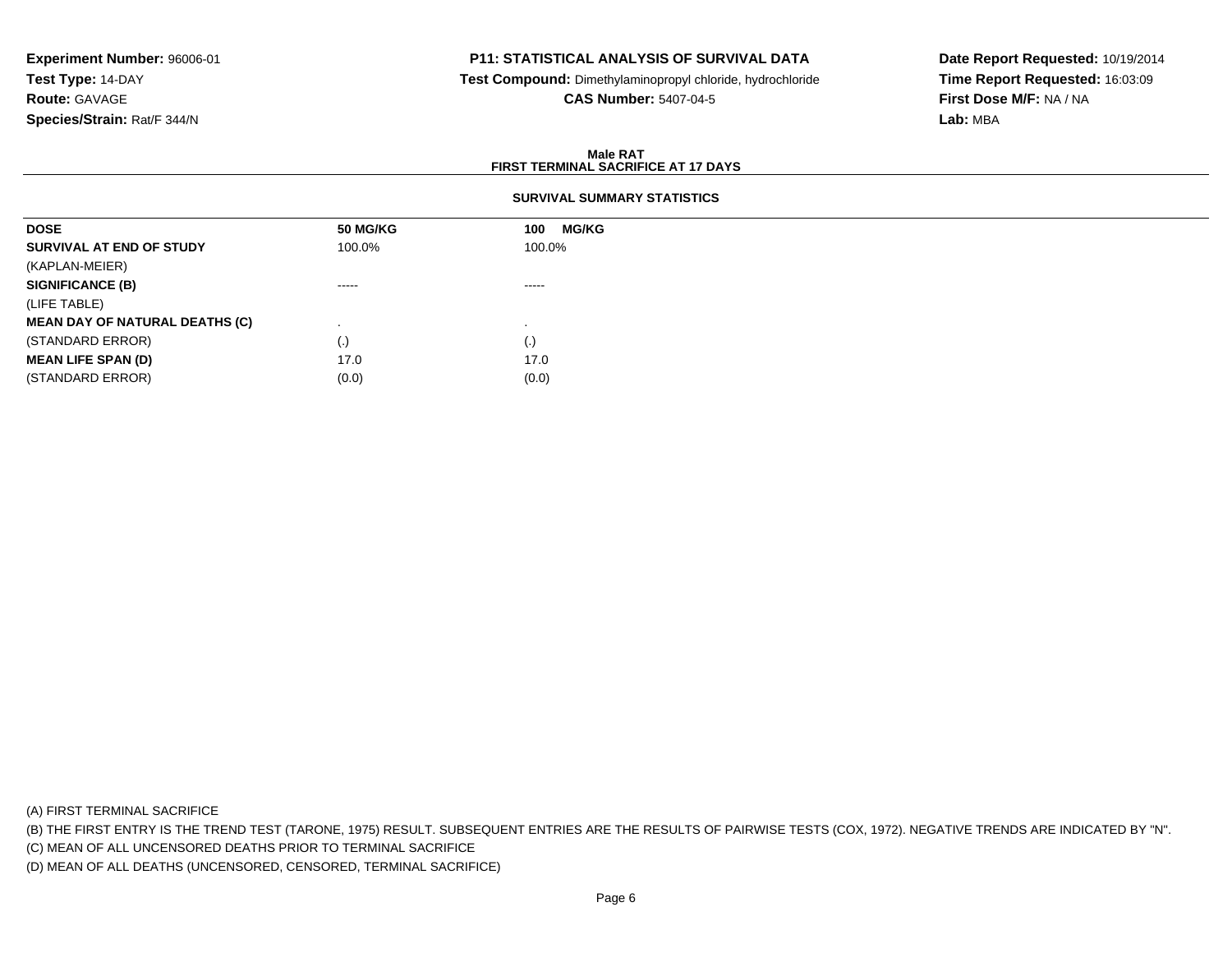**Test Compound:** Dimethylaminopropyl chloride, hydrochloride**CAS Number:** 5407-04-5

**Date Report Requested:** 10/19/2014**Time Report Requested:** 16:03:09**First Dose M/F:** NA / NA**Lab:** MBA

# **Female RATFIRST TERMINAL SACRIFICE AT 17 DAYS**

|                               |                     | INDIVIDUAL SURVIVAL TIMES (DAYS) |                   |  |
|-------------------------------|---------------------|----------------------------------|-------------------|--|
| <b>DOSE = VEHICLE CONTROL</b> |                     |                                  |                   |  |
| <b>TOTAL 5</b>                | UNCENSORED DEATHS 0 | CENSORED DEATHS 0                | <b>TERMINAL 5</b> |  |
| <b>UNCENSORED DEATH DAYS</b>  |                     |                                  |                   |  |
| none                          |                     |                                  |                   |  |
| <b>CENSORED DEATH DAYS</b>    |                     |                                  |                   |  |
| none                          |                     |                                  |                   |  |
| $DOSE = 6.25$<br><b>MG/KG</b> |                     |                                  |                   |  |
| <b>TOTAL 5</b>                | UNCENSORED DEATHS 0 | CENSORED DEATHS 0                | <b>TERMINAL 5</b> |  |
| <b>UNCENSORED DEATH DAYS</b>  |                     |                                  |                   |  |
| none                          |                     |                                  |                   |  |
| <b>CENSORED DEATH DAYS</b>    |                     |                                  |                   |  |
| none                          |                     |                                  |                   |  |
| $DOSE = 12.5$<br><b>MG/KG</b> |                     |                                  |                   |  |
| <b>TOTAL 5</b>                | UNCENSORED DEATHS 0 | CENSORED DEATHS 0                | <b>TERMINAL 5</b> |  |
| <b>UNCENSORED DEATH DAYS</b>  |                     |                                  |                   |  |
| none                          |                     |                                  |                   |  |
| <b>CENSORED DEATH DAYS</b>    |                     |                                  |                   |  |
| none                          |                     |                                  |                   |  |
| $DOSE = 25 MG/KG$             |                     |                                  |                   |  |
| <b>TOTAL 5</b>                | UNCENSORED DEATHS 0 | CENSORED DEATHS 0                | <b>TERMINAL 5</b> |  |
| UNCENSORED DEATH DAYS         |                     |                                  |                   |  |
| none                          |                     |                                  |                   |  |
| <b>CENSORED DEATH DAYS</b>    |                     |                                  |                   |  |
| none                          |                     |                                  |                   |  |

(A) FIRST TERMINAL SACRIFICE

(B) THE FIRST ENTRY IS THE TREND TEST (TARONE, 1975) RESULT. SUBSEQUENT ENTRIES ARE THE RESULTS OF PAIRWISE TESTS (COX, 1972). NEGATIVE TRENDS ARE INDICATED BY "N".

(C) MEAN OF ALL UNCENSORED DEATHS PRIOR TO TERMINAL SACRIFICE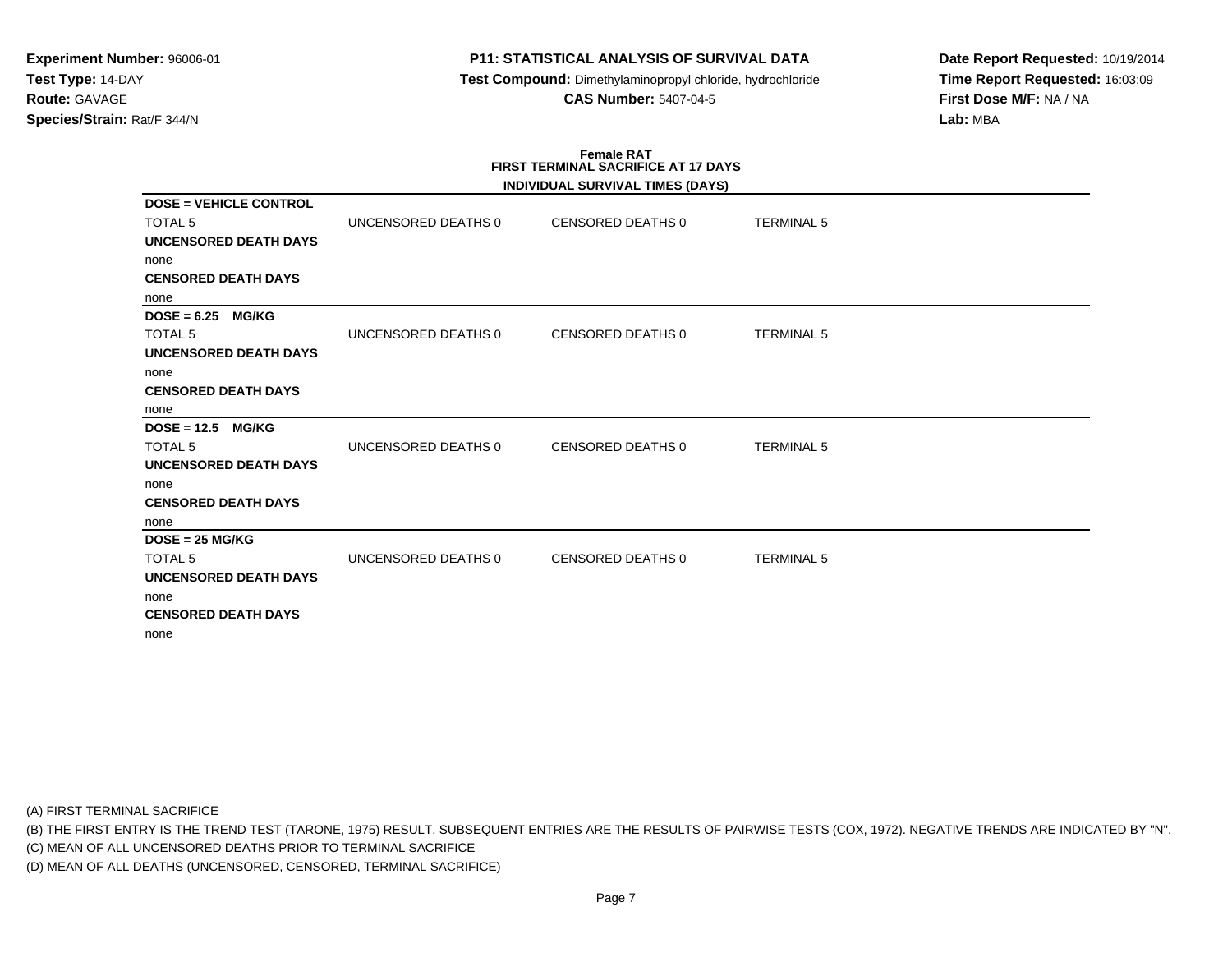## **P11: STATISTICAL ANALYSIS OF SURVIVAL DATA**

 **Test Compound:** Dimethylaminopropyl chloride, hydrochloride**CAS Number:** 5407-04-5

**Date Report Requested:** 10/19/2014**Time Report Requested:** 16:03:09**First Dose M/F:** NA / NA**Lab:** MBA

### **Female RAT FIRST TERMINAL SACRIFICE AT 17 DAYSINDIVIDUAL SURVIVAL TIMES (DAYS)**

| $DOSE = 50 MG/KG$            |                     |                   |                   |
|------------------------------|---------------------|-------------------|-------------------|
| <b>TOTAL 5</b>               | UNCENSORED DEATHS 0 | CENSORED DEATHS 0 | <b>TERMINAL 5</b> |
| <b>UNCENSORED DEATH DAYS</b> |                     |                   |                   |
| none                         |                     |                   |                   |
| <b>CENSORED DEATH DAYS</b>   |                     |                   |                   |
| none                         |                     |                   |                   |
| <b>MG/KG</b><br>$DOSE = 100$ |                     |                   |                   |
| <b>TOTAL 5</b>               | UNCENSORED DEATHS 0 | CENSORED DEATHS 0 | TERMINAL 5        |
| <b>UNCENSORED DEATH DAYS</b> |                     |                   |                   |
| none                         |                     |                   |                   |
| <b>CENSORED DEATH DAYS</b>   |                     |                   |                   |
| none                         |                     |                   |                   |

(A) FIRST TERMINAL SACRIFICE

(B) THE FIRST ENTRY IS THE TREND TEST (TARONE, 1975) RESULT. SUBSEQUENT ENTRIES ARE THE RESULTS OF PAIRWISE TESTS (COX, 1972). NEGATIVE TRENDS ARE INDICATED BY "N".

(C) MEAN OF ALL UNCENSORED DEATHS PRIOR TO TERMINAL SACRIFICE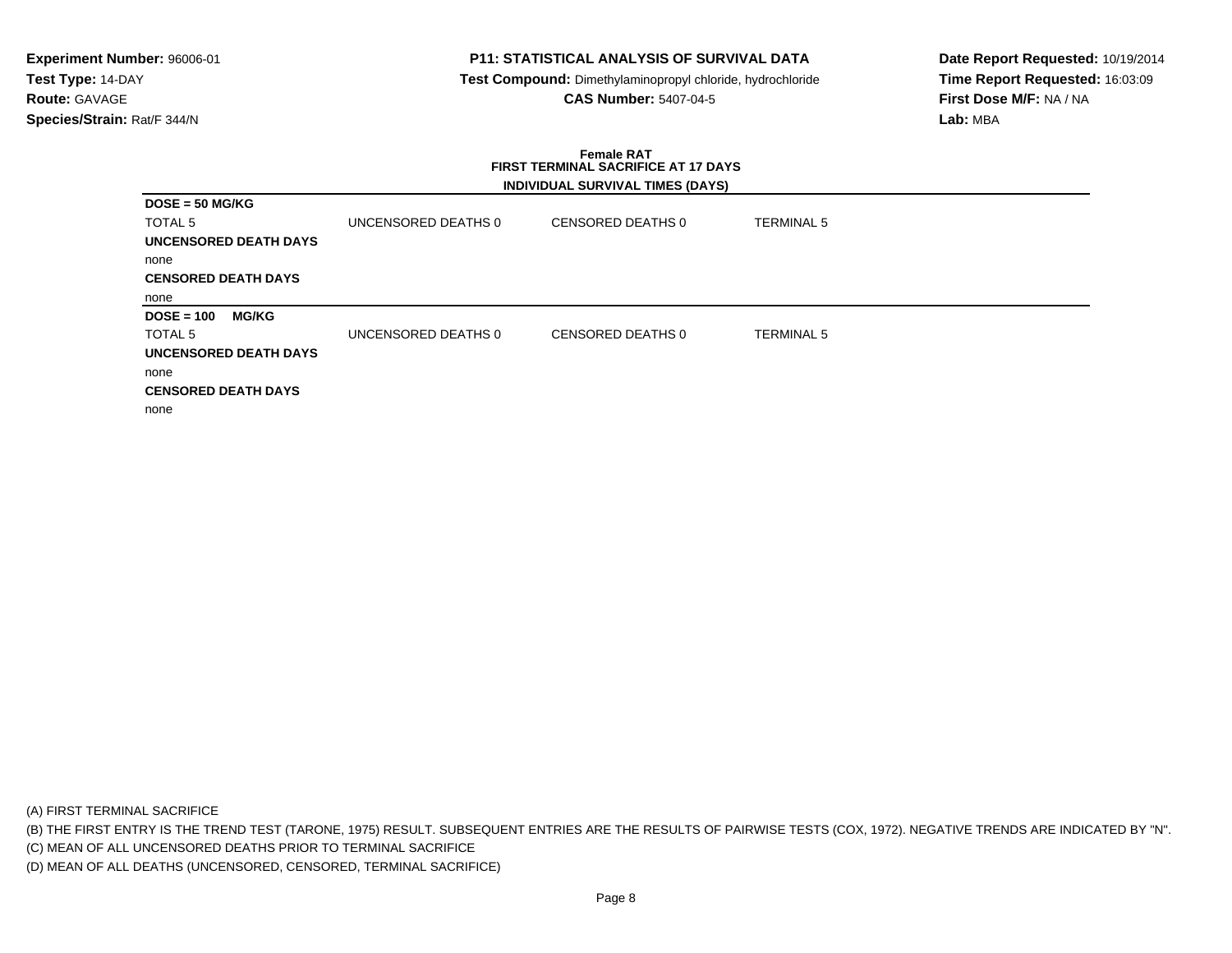**Test Compound:** Dimethylaminopropyl chloride, hydrochloride

**CAS Number:** 5407-04-5

**Date Report Requested:** 10/19/2014**Time Report Requested:** 16:03:09**First Dose M/F:** NA / NA**Lab:** MBA

### **Female RATFIRST TERMINAL SACRIFICE AT 17 DAYS**

# **KAPLAN-MEIER SURVIVAL PROBABILITY ESTIMATES (%)**

| <b>DOSE</b>            |       |       |       |       |       | TIME (DAYS) |       |       |       |       |
|------------------------|-------|-------|-------|-------|-------|-------------|-------|-------|-------|-------|
|                        |       |       | ิค    | 8     | 10    | 12          | 14    | 16    | 18    | 17(A) |
| <b>VEHICLE CONTROL</b> | 100.0 | 100.0 | 100.0 | 100.0 | 100.0 | 100.0       | 100.0 | 100.0 | 100.0 | 100.0 |
| 6.25 MG/KG             | 100.0 | 100.0 | 100.0 | 100.0 | 100.0 | 100.0       | 100.0 | 100.0 | 100.0 | 100.0 |
| <b>MG/KG</b><br>12.5   | 100.0 | 100.0 | 100.0 | 100.0 | 100.0 | 100.0       | 100.0 | 100.0 | 100.0 | 100.0 |
| 25 MG/KG               | 100.0 | 100.0 | 100.0 | 100.0 | 100.0 | 100.0       | 100.0 | 100.0 | 100.0 | 100.0 |
| <b>50 MG/KG</b>        | 100.0 | 100.0 | 100.0 | 100.0 | 100.0 | 100.0       | 100.0 | 100.0 | 100.0 | 100.0 |
| <b>MG/KG</b><br>100    | 100.0 | 100.0 | 100.0 | 100.0 | 100.0 | 100.0       | 100.0 | 100.0 | 100.0 | 100.0 |

(A) FIRST TERMINAL SACRIFICE

(B) THE FIRST ENTRY IS THE TREND TEST (TARONE, 1975) RESULT. SUBSEQUENT ENTRIES ARE THE RESULTS OF PAIRWISE TESTS (COX, 1972). NEGATIVE TRENDS ARE INDICATED BY "N".

(C) MEAN OF ALL UNCENSORED DEATHS PRIOR TO TERMINAL SACRIFICE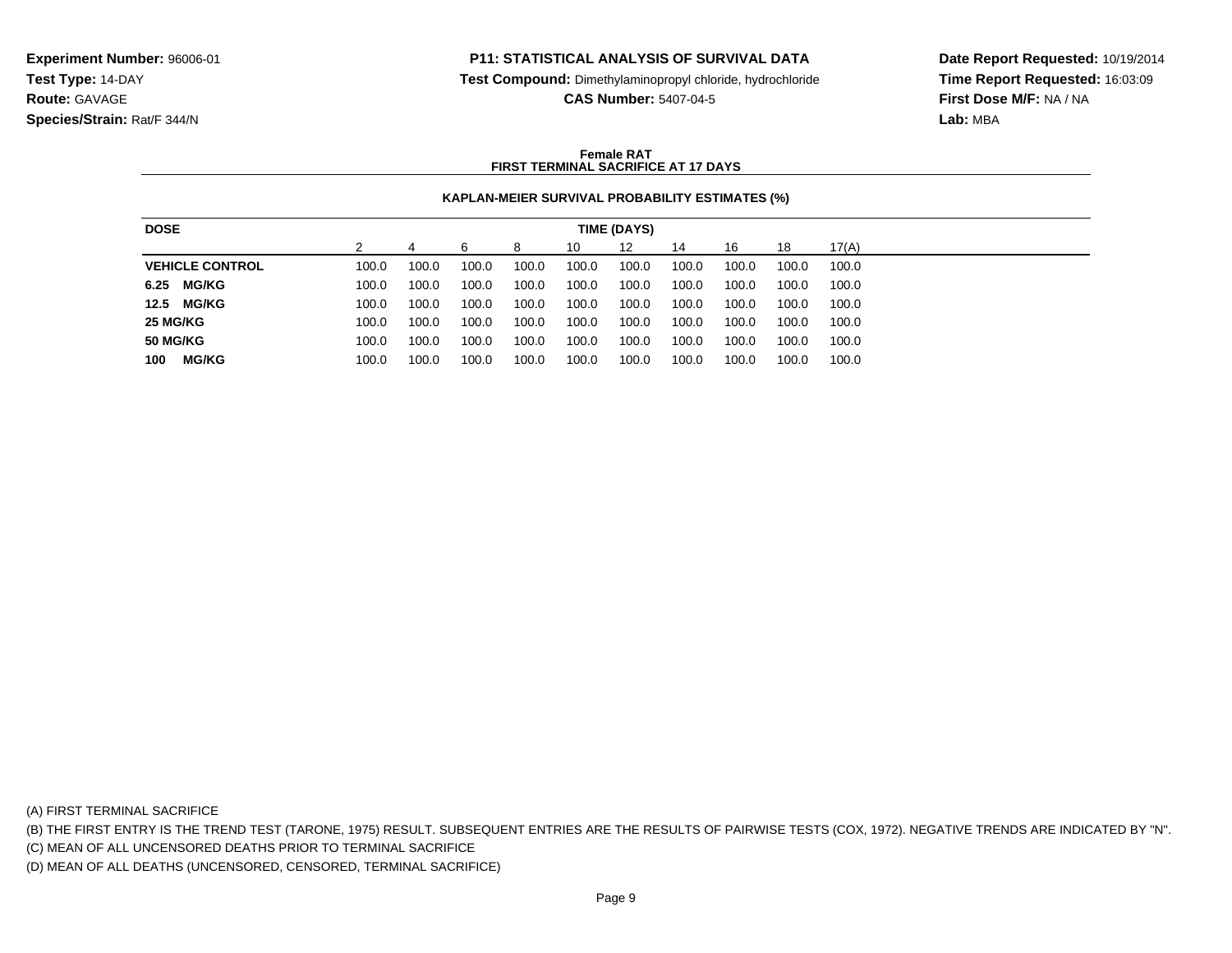## **P11: STATISTICAL ANALYSIS OF SURVIVAL DATA**

**Test Compound:** Dimethylaminopropyl chloride, hydrochloride

**CAS Number:** 5407-04-5

**Date Report Requested:** 10/19/2014**Time Report Requested:** 16:03:09**First Dose M/F:** NA / NA**Lab:** MBA

### **Female RATFIRST TERMINAL SACRIFICE AT 17 DAYS**

## **SURVIVAL SUMMARY STATISTICS**

| <b>VEHICLE CONTROL</b> |                        | 12.5 MG/KG | 25 MG/KG               |
|------------------------|------------------------|------------|------------------------|
| 100.0%                 | 100.0%                 | 100.0%     | 100.0%                 |
|                        |                        |            |                        |
| $\cdots \cdots \cdots$ | $\cdots \cdots \cdots$ | -----      | $\cdots \cdots \cdots$ |
|                        |                        |            |                        |
|                        |                        |            |                        |
| $\left( . \right)$     |                        |            | $\left( \cdot \right)$ |
| 17.0                   | 17.0                   | 17.0       | 17.0                   |
| (0.0)                  | (0.0)                  | (0.0)      | (0.0)                  |
|                        |                        | 6.25 MG/KG |                        |

(A) FIRST TERMINAL SACRIFICE

(B) THE FIRST ENTRY IS THE TREND TEST (TARONE, 1975) RESULT. SUBSEQUENT ENTRIES ARE THE RESULTS OF PAIRWISE TESTS (COX, 1972). NEGATIVE TRENDS ARE INDICATED BY "N".

(C) MEAN OF ALL UNCENSORED DEATHS PRIOR TO TERMINAL SACRIFICE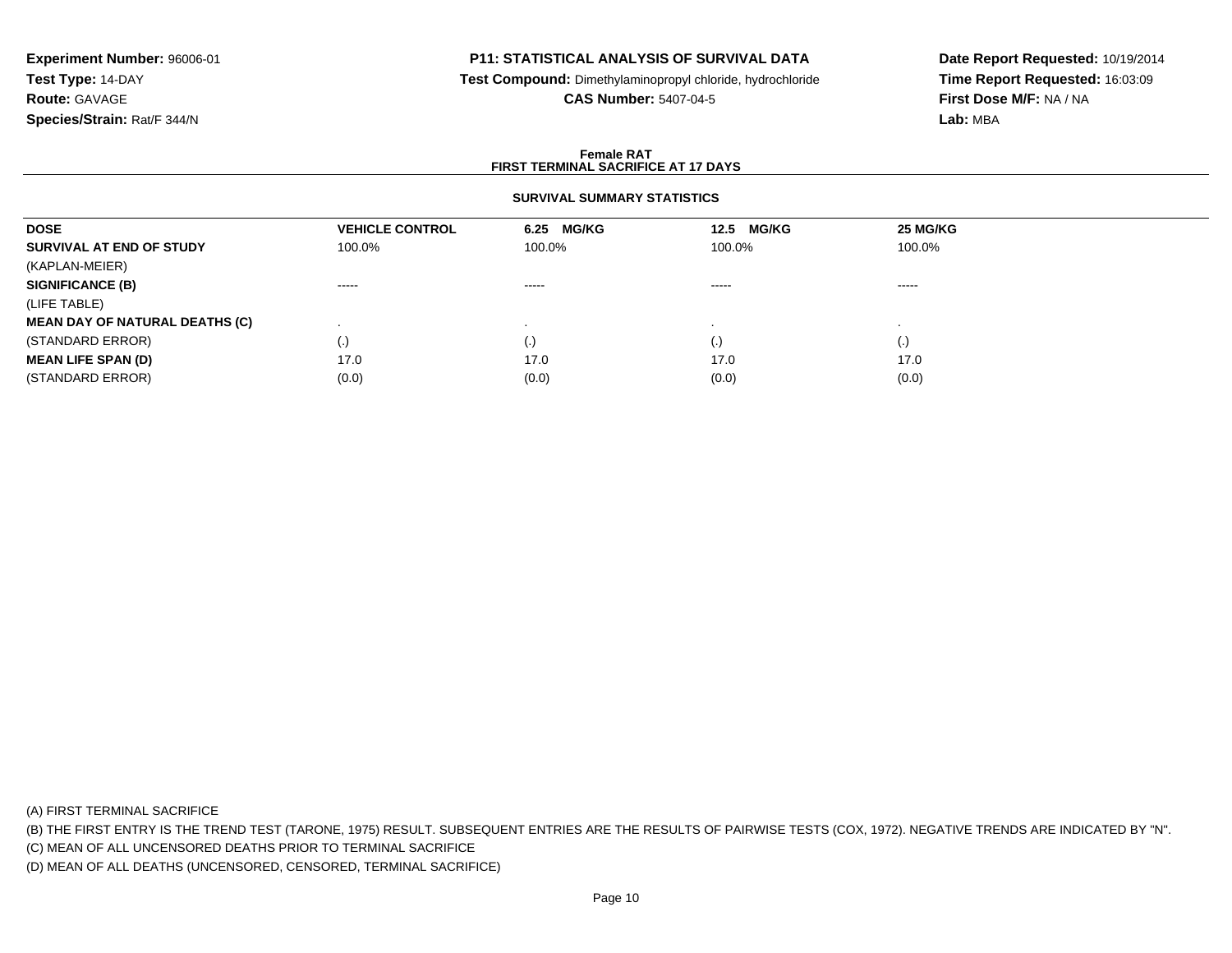## **P11: STATISTICAL ANALYSIS OF SURVIVAL DATA**

 **Test Compound:** Dimethylaminopropyl chloride, hydrochloride**CAS Number:** 5407-04-5

**Date Report Requested:** 10/19/2014**Time Report Requested:** 16:03:09**First Dose M/F:** NA / NA**Lab:** MBA

### **Female RATFIRST TERMINAL SACRIFICE AT 17 DAYS**

## **SURVIVAL SUMMARY STATISTICS**

| <b>50 MG/KG</b> | <b>MG/KG</b><br>100 |
|-----------------|---------------------|
| 100.0%          | 100.0%              |
|                 |                     |
| ------          | $\cdots$            |
|                 |                     |
|                 |                     |
| (.)             | (.)                 |
| 17.0            | 17.0                |
| (0.0)           | (0.0)               |
|                 |                     |

(A) FIRST TERMINAL SACRIFICE

(B) THE FIRST ENTRY IS THE TREND TEST (TARONE, 1975) RESULT. SUBSEQUENT ENTRIES ARE THE RESULTS OF PAIRWISE TESTS (COX, 1972). NEGATIVE TRENDS ARE INDICATED BY "N".

(C) MEAN OF ALL UNCENSORED DEATHS PRIOR TO TERMINAL SACRIFICE